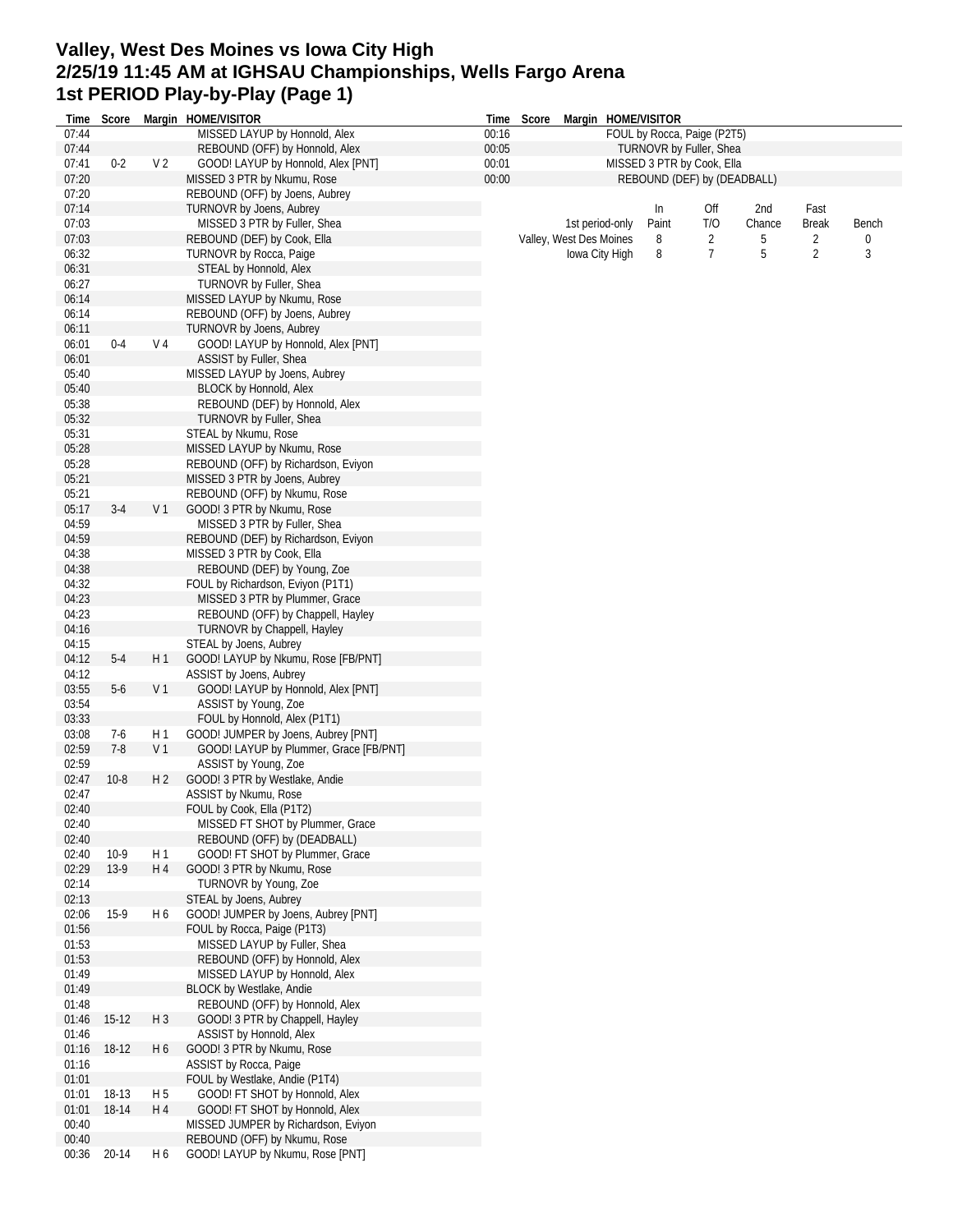### **Valley, West Des Moines vs Iowa City High 2/25/19 11:45 AM at IGHSAU Championships, Wells Fargo Arena 2nd PERIOD Play-by-Play (Page 1)**

| Time        |           |                | Score Margin HOME/VISITOR           | Time Score | Margin HOME/VISITOR     |                |     |        |              |       |
|-------------|-----------|----------------|-------------------------------------|------------|-------------------------|----------------|-----|--------|--------------|-------|
| 07:34       |           |                | TURNOVR by Joens, Aubrey            |            |                         |                |     |        |              |       |
| 07:18       |           |                | MISSED 3 PTR by Young, Zoe          |            |                         | In             | Off | 2nd    | Fast         |       |
| 07:18       |           |                | REBOUND (OFF) by Honnold, Alex      |            | 2nd period-only         | Paint          | T/O | Chance | <b>Break</b> | Bench |
| 07:14       | $20 - 16$ | H 4            | GOOD! LAYUP by Honnold, Alex [PNT]  |            | Valley, West Des Moines | 8              | 4   | 4      | 2            | 0     |
| 06:54       | $22 - 16$ | H 6            | GOOD! JUMPER by Joens, Aubrey [PNT] |            | lowa City High          | $\overline{2}$ | 3   | 3      | 0            | 3     |
| 06:44       | $22 - 18$ | H 4            | GOOD! LAYUP by Honnold, Alex [PNT]  |            |                         |                |     |        |              |       |
| 06:44       |           |                | ASSIST by Young, Zoe                |            |                         |                |     |        |              |       |
| 06:20       |           |                | MISSED 3 PTR by Richardson, Eviyon  |            |                         |                |     |        |              |       |
| 06:20       |           |                | REBOUND (OFF) by Cook, Ella         |            |                         |                |     |        |              |       |
| 06:02       |           |                | MISSED 3 PTR by Richardson, Eviyon  |            |                         |                |     |        |              |       |
| 06:02       |           |                | REBOUND (DEF) by Honnold, Alex      |            |                         |                |     |        |              |       |
| 05:54       |           |                | FOUL by Westlake, Andie (P2T6)      |            |                         |                |     |        |              |       |
| 05:54       | 22-19     | $H_3$          | GOOD! FT SHOT by Honnold, Alex      |            |                         |                |     |        |              |       |
| 05:54       |           |                | MISSED FT SHOT by Honnold, Alex     |            |                         |                |     |        |              |       |
| 05:54       |           |                | REBOUND (DEF) by Cook, Ella         |            |                         |                |     |        |              |       |
| 05:45       |           |                | TURNOVR by Nkumu, Rose              |            |                         |                |     |        |              |       |
| 05:44       |           |                | STEAL by Plummer, Grace             |            |                         |                |     |        |              |       |
| 05:39       |           |                | MISSED LAYUP by Plummer, Grace      |            |                         |                |     |        |              |       |
| 05:39       |           |                | REBOUND (OFF) by Chappell, Hayley   |            |                         |                |     |        |              |       |
| 05:36       |           |                | FOUL by Cook, Ella (P2T7)           |            |                         |                |     |        |              |       |
| 05:36       | 22-20     | H <sub>2</sub> | GOOD! FT SHOT by Chappell, Hayley   |            |                         |                |     |        |              |       |
| 05:36       | $22 - 21$ | H1             | GOOD! FT SHOT by Chappell, Hayley   |            |                         |                |     |        |              |       |
| 05:06       |           |                | MISSED 3 PTR by Nkumu, Rose         |            |                         |                |     |        |              |       |
| 05:06       |           |                | REBOUND (DEF) by Young, Zoe         |            |                         |                |     |        |              |       |
| 04:58       | 22-23     | V <sub>1</sub> | GOOD! LAYUP by Young, Zoe [FB/PNT]  |            |                         |                |     |        |              |       |
| 04:39       |           |                | MISSED JUMPER by Cook, Ella         |            |                         |                |     |        |              |       |
| 04:39       |           |                | REBOUND (DEF) by Young, Zoe         |            |                         |                |     |        |              |       |
| 04:29       | $22 - 26$ | V <sub>4</sub> | GOOD! 3 PTR by Plummer, Grace       |            |                         |                |     |        |              |       |
| 04:29       |           |                | ASSIST by Chappell, Hayley          |            |                         |                |     |        |              |       |
| 04:27       |           |                | TIMEOUT TEAM                        |            |                         |                |     |        |              |       |
| 03:58       | 24-26     | V <sub>2</sub> | GOOD! JUMPER by Cook, Ella          |            |                         |                |     |        |              |       |
| 03:58       |           |                | ASSIST by Westlake, Andie           |            |                         |                |     |        |              |       |
| 03:47       |           |                | MISSED 3 PTR by Plummer, Grace      |            |                         |                |     |        |              |       |
| 03:47       |           |                | REBOUND (OFF) by Spann, Jasmine     |            |                         |                |     |        |              |       |
| 03:42       |           |                | MISSED LAYUP by Spann, Jasmine      |            |                         |                |     |        |              |       |
| 03:42       |           |                | BLOCK by Cook, Ella                 |            |                         |                |     |        |              |       |
| 03:41       |           |                | REBOUND (DEF) by Westlake, Andie    |            |                         |                |     |        |              |       |
| 03:09       |           |                | MISSED JUMPER by Joens, Aubrey      |            |                         |                |     |        |              |       |
| 03:09       |           |                | REBOUND (DEF) by Spann, Jasmine     |            |                         |                |     |        |              |       |
| 03:03       |           |                | TURNOVR by Spann, Jasmine           |            |                         |                |     |        |              |       |
| 03:01       |           |                | STEAL by Nkumu, Rose                |            |                         |                |     |        |              |       |
| 03:00       |           |                | MISSED LAYUP by Nkumu, Rose         |            |                         |                |     |        |              |       |
| 03:00       |           |                | REBOUND (OFF) by (TEAM)             |            |                         |                |     |        |              |       |
| 02:51       | $27 - 26$ | H1             | GOOD! 3 PTR by Westlake, Andie      |            |                         |                |     |        |              |       |
| 02:51       |           |                | ASSIST by Joens, Aubrey             |            |                         |                |     |        |              |       |
| 02:32 27-28 |           | V <sub>1</sub> | GOOD! LAYUP by Young, Zoe [PNT]     |            |                         |                |     |        |              |       |
| 02:18       |           |                | MISSED 3 PTR by Joens, Aubrey       |            |                         |                |     |        |              |       |
| 02:18       |           |                | REBOUND (OFF) by Cook, Ella         |            |                         |                |     |        |              |       |
| 02:16       |           |                | FOUL by Honnold, Alex (P2T2)        |            |                         |                |     |        |              |       |
| 02:12       |           |                | MISSED LAYUP by Westlake, Andie     |            |                         |                |     |        |              |       |
| 02:12       |           |                | BLOCK by Young, Zoe                 |            |                         |                |     |        |              |       |
| 02:10       |           |                | REBOUND (DEF) by Young, Zoe         |            |                         |                |     |        |              |       |
| 02:04       |           |                | MISSED 3 PTR by Fuller, Shea        |            |                         |                |     |        |              |       |
| 02:04       |           |                | REBOUND (DEF) by Nkumu, Rose        |            |                         |                |     |        |              |       |
| 01:51       |           |                | MISSED 3 PTR by Rocca, Paige        |            |                         |                |     |        |              |       |
| 01:51       |           |                | REBOUND (DEF) by Fuller, Shea       |            |                         |                |     |        |              |       |
| 01:34       |           |                | TIMEOUT 30sec                       |            |                         |                |     |        |              |       |
| 01:02       | $27 - 31$ | V <sub>4</sub> | GOOD! 3 PTR by Young, Zoe           |            |                         |                |     |        |              |       |
| 01:02       |           |                | ASSIST by Fuller, Shea              |            |                         |                |     |        |              |       |
| 00:33       | 29-31     | V <sub>2</sub> | GOOD! JUMPER by Cook, Ella          |            |                         |                |     |        |              |       |
| 00:33       |           |                | ASSIST by Westlake, Andie           |            |                         |                |     |        |              |       |
| 00:07       | 29-34     | V <sub>5</sub> | GOOD! 3 PTR by Young, Zoe           |            |                         |                |     |        |              |       |
|             |           |                |                                     |            |                         |                |     |        |              |       |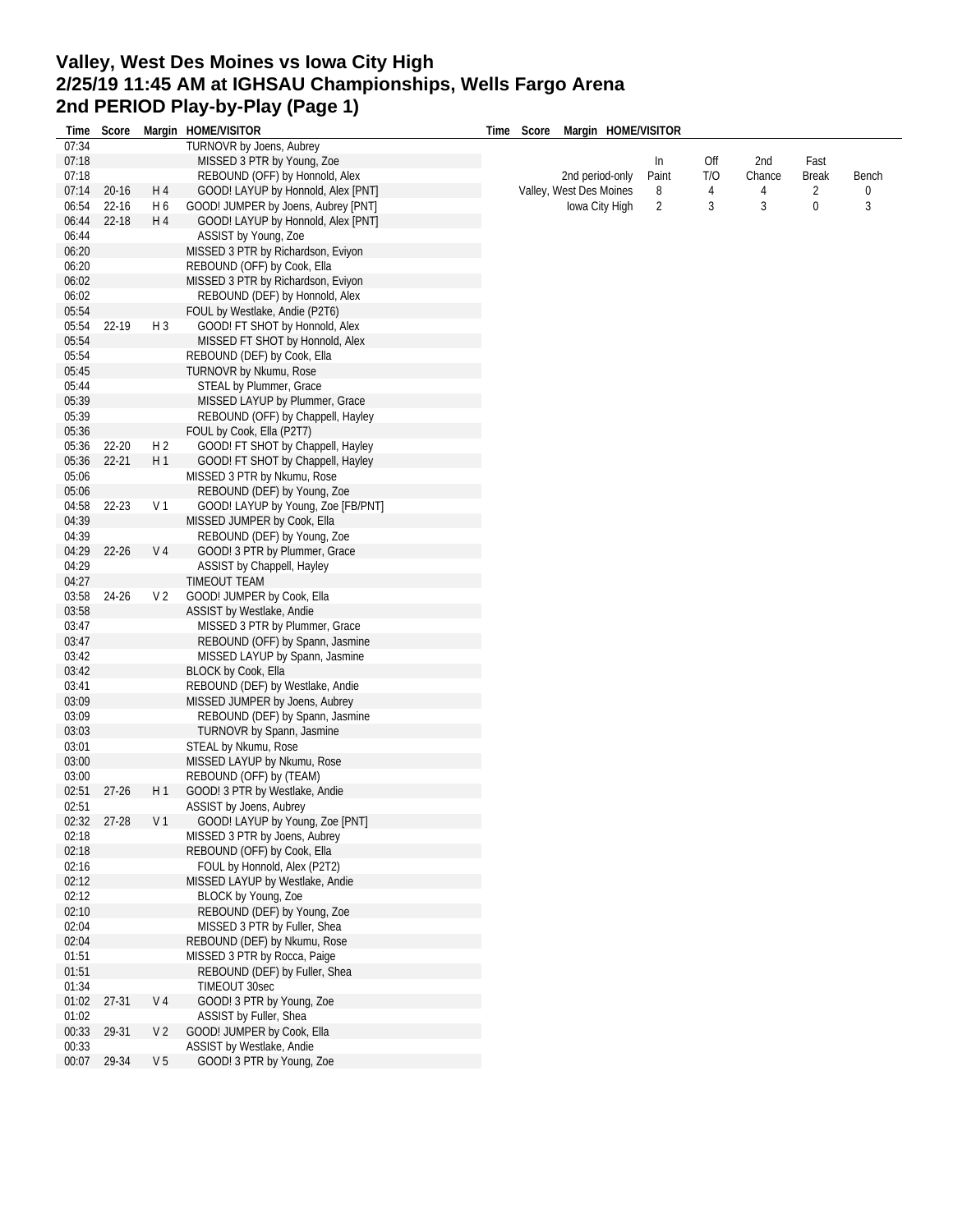# **Valley, West Des Moines vs Iowa City High 2/25/19 11:45 AM at IGHSAU Championships, Wells Fargo Arena 3rd PERIOD Play-by-Play (Page 1)**

| Time  | Score     |                | Margin HOME/VISITOR                   | Time | Score |                         | Margin HOME/VISITOR |                |          |              |       |
|-------|-----------|----------------|---------------------------------------|------|-------|-------------------------|---------------------|----------------|----------|--------------|-------|
| 07:47 | 29-36     | V <sub>7</sub> | GOOD! JUMPER by Young, Zoe [PNT]      |      |       |                         |                     |                |          |              |       |
| 07:47 |           |                | FOUL by Nkumu, Rose (P1T1)            |      |       |                         | In                  | Off            | 2nd      | Fast         |       |
| 07:47 | 29-37     | V8             | GOOD! FT SHOT by Young, Zoe           |      |       | 3rd period-only         | Paint               | T/O            | Chance   | <b>Break</b> | Bench |
| 07:36 |           |                | MISSED 3 PTR by Rocca, Paige          |      |       | Valley, West Des Moines | 6                   | $\overline{2}$ | 0        | 0            | 0     |
| 07:36 |           |                | REBOUND (DEF) by Chappell, Hayley     |      |       | Iowa City High          | 6                   | 6              | $\bf{0}$ | 4            | 0     |
| 07:27 |           |                | MISSED 3 PTR by Plummer, Grace        |      |       |                         |                     |                |          |              |       |
| 07:27 |           |                | REBOUND (DEF) by Richardson, Eviyon   |      |       |                         |                     |                |          |              |       |
| 07:02 |           |                |                                       |      |       |                         |                     |                |          |              |       |
|       |           |                | TURNOVR by Joens, Aubrey              |      |       |                         |                     |                |          |              |       |
| 07:00 |           |                | STEAL by Young, Zoe                   |      |       |                         |                     |                |          |              |       |
| 06:55 |           |                | MISSED 3 PTR by Fuller, Shea          |      |       |                         |                     |                |          |              |       |
| 06:55 |           |                | REBOUND (DEF) by Richardson, Eviyon   |      |       |                         |                     |                |          |              |       |
| 06:45 | 32-37     | V <sub>5</sub> | GOOD! 3 PTR by Nkumu, Rose            |      |       |                         |                     |                |          |              |       |
| 06:45 |           |                | ASSIST by Richardson, Eviyon          |      |       |                         |                     |                |          |              |       |
| 06:24 |           |                | TURNOVR by Chappell, Hayley           |      |       |                         |                     |                |          |              |       |
| 06:22 |           |                | STEAL by Joens, Aubrey                |      |       |                         |                     |                |          |              |       |
| 06:17 |           |                | <b>TURNOVR by Joens, Aubrey</b>       |      |       |                         |                     |                |          |              |       |
| 06:00 |           |                | MISSED JUMPER by Young, Zoe           |      |       |                         |                     |                |          |              |       |
| 06:00 |           |                | REBOUND (DEF) by Cook, Ella           |      |       |                         |                     |                |          |              |       |
| 05:32 |           |                | MISSED 3 PTR by Nkumu, Rose           |      |       |                         |                     |                |          |              |       |
| 05:32 |           |                | REBOUND (DEF) by Honnold, Alex        |      |       |                         |                     |                |          |              |       |
| 05:03 |           |                | TURNOVR by Chappell, Hayley           |      |       |                         |                     |                |          |              |       |
| 05:02 |           |                | STEAL by Nkumu, Rose                  |      |       |                         |                     |                |          |              |       |
| 04:58 | 34-37     | V <sub>3</sub> | GOOD! LAYUP by Nkumu, Rose [FB/PNT]   |      |       |                         |                     |                |          |              |       |
|       |           |                |                                       |      |       |                         |                     |                |          |              |       |
| 04:39 |           |                | TURNOVR by Fuller, Shea               |      |       |                         |                     |                |          |              |       |
| 04:39 |           |                | STEAL by Nkumu, Rose                  |      |       |                         |                     |                |          |              |       |
| 04:38 |           |                | FOUL by Chappell, Hayley (P1T1)       |      |       |                         |                     |                |          |              |       |
| 04:38 | 35-37     | V 2            | GOOD! FT SHOT by Nkumu, Rose          |      |       |                         |                     |                |          |              |       |
| 04:38 | 36-37     | V <sub>1</sub> | GOOD! FT SHOT by Nkumu, Rose          |      |       |                         |                     |                |          |              |       |
| 04:28 |           |                | TURNOVR by Young, Zoe                 |      |       |                         |                     |                |          |              |       |
| 04:26 |           |                | STEAL by Cook, Ella                   |      |       |                         |                     |                |          |              |       |
| 04:19 |           |                | MISSED LAYUP by Richardson, Eviyon    |      |       |                         |                     |                |          |              |       |
| 04:19 |           |                | REBOUND (DEF) by (TEAM)               |      |       |                         |                     |                |          |              |       |
| 04:10 |           |                | TURNOVR by Young, Zoe                 |      |       |                         |                     |                |          |              |       |
| 04:09 |           |                | STEAL by Rocca, Paige                 |      |       |                         |                     |                |          |              |       |
| 03:54 |           |                | MISSED 3 PTR by Joens, Aubrey         |      |       |                         |                     |                |          |              |       |
| 03:54 |           |                | REBOUND (DEF) by Chappell, Hayley     |      |       |                         |                     |                |          |              |       |
| 03:46 |           |                | TIMEOUT TEAM                          |      |       |                         |                     |                |          |              |       |
|       |           |                |                                       |      |       |                         |                     |                |          |              |       |
| 03:30 |           |                | TURNOVR by Plummer, Grace             |      |       |                         |                     |                |          |              |       |
| 03:28 |           |                | STEAL by Joens, Aubrey                |      |       |                         |                     |                |          |              |       |
| 03:21 |           |                | MISSED 3 PTR by Nkumu, Rose           |      |       |                         |                     |                |          |              |       |
| 03:21 |           |                | REBOUND (DEF) by Young, Zoe           |      |       |                         |                     |                |          |              |       |
| 03:11 | 36-39     | V <sub>3</sub> | GOOD! LAYUP by Young, Zoe [PNT]       |      |       |                         |                     |                |          |              |       |
| 02:55 |           |                | MISSED 3 PTR by Rocca, Paige          |      |       |                         |                     |                |          |              |       |
| 02:55 |           |                | REBOUND (DEF) by Honnold, Alex        |      |       |                         |                     |                |          |              |       |
| 02:48 |           |                | TURNOVR by Honnold, Alex              |      |       |                         |                     |                |          |              |       |
| 02:48 |           |                | FOUL by Honnold, Alex (P3T2)          |      |       |                         |                     |                |          |              |       |
| 02:35 |           |                | MISSED 3 PTR by Rocca, Paige          |      |       |                         |                     |                |          |              |       |
| 02:35 |           |                | REBOUND (OFF) by Cook, Ella           |      |       |                         |                     |                |          |              |       |
| 02:34 |           |                | FOUL by Plummer, Grace (P1T3)         |      |       |                         |                     |                |          |              |       |
| 02:25 |           |                | MISSED JUMPER by Joens, Aubrey        |      |       |                         |                     |                |          |              |       |
| 02:25 |           |                | REBOUND (DEF) by Young, Zoe           |      |       |                         |                     |                |          |              |       |
| 02:10 | $36 - 42$ | V6             | GOOD! 3 PTR by Chappell, Hayley       |      |       |                         |                     |                |          |              |       |
|       |           |                |                                       |      |       |                         |                     |                |          |              |       |
| 02:10 |           |                | ASSIST by Fuller, Shea                |      |       |                         |                     |                |          |              |       |
| 01:48 | 38-42     | V <sub>4</sub> | GOOD! LAYUP by Joens, Aubrey [PNT]    |      |       |                         |                     |                |          |              |       |
| 01:48 |           |                | ASSIST by Nkumu, Rose                 |      |       |                         |                     |                |          |              |       |
| 01:30 |           |                | TURNOVR by Plummer, Grace             |      |       |                         |                     |                |          |              |       |
| 01:28 |           |                | STEAL by Joens, Aubrey                |      |       |                         |                     |                |          |              |       |
| 01:26 | 40-42     | V <sub>2</sub> | GOOD! LAYUP by Joens, Aubrey [FB/PNT] |      |       |                         |                     |                |          |              |       |
| 01:16 |           |                | TURNOVR by Young, Zoe                 |      |       |                         |                     |                |          |              |       |
| 01:16 |           |                | STEAL by Cook, Ella                   |      |       |                         |                     |                |          |              |       |
| 00:55 |           |                | TURNOVR by Joens, Aubrey              |      |       |                         |                     |                |          |              |       |
| 00:40 | 40-44     | V 4            | GOOD! LAYUP by Fuller, Shea [PNT]     |      |       |                         |                     |                |          |              |       |
| 00:40 |           |                | ASSIST by Young, Zoe                  |      |       |                         |                     |                |          |              |       |
| 00:13 |           |                | MISSED 3 PTR by Nkumu, Rose           |      |       |                         |                     |                |          |              |       |
| 00:13 |           |                | REBOUND (DEF) by Fuller, Shea         |      |       |                         |                     |                |          |              |       |
| 00:02 |           |                | MISSED 3 PTR by Young, Zoe            |      |       |                         |                     |                |          |              |       |
|       |           |                |                                       |      |       |                         |                     |                |          |              |       |
| 00:01 |           |                | REBOUND (DEF) by Joens, Aubrey        |      |       |                         |                     |                |          |              |       |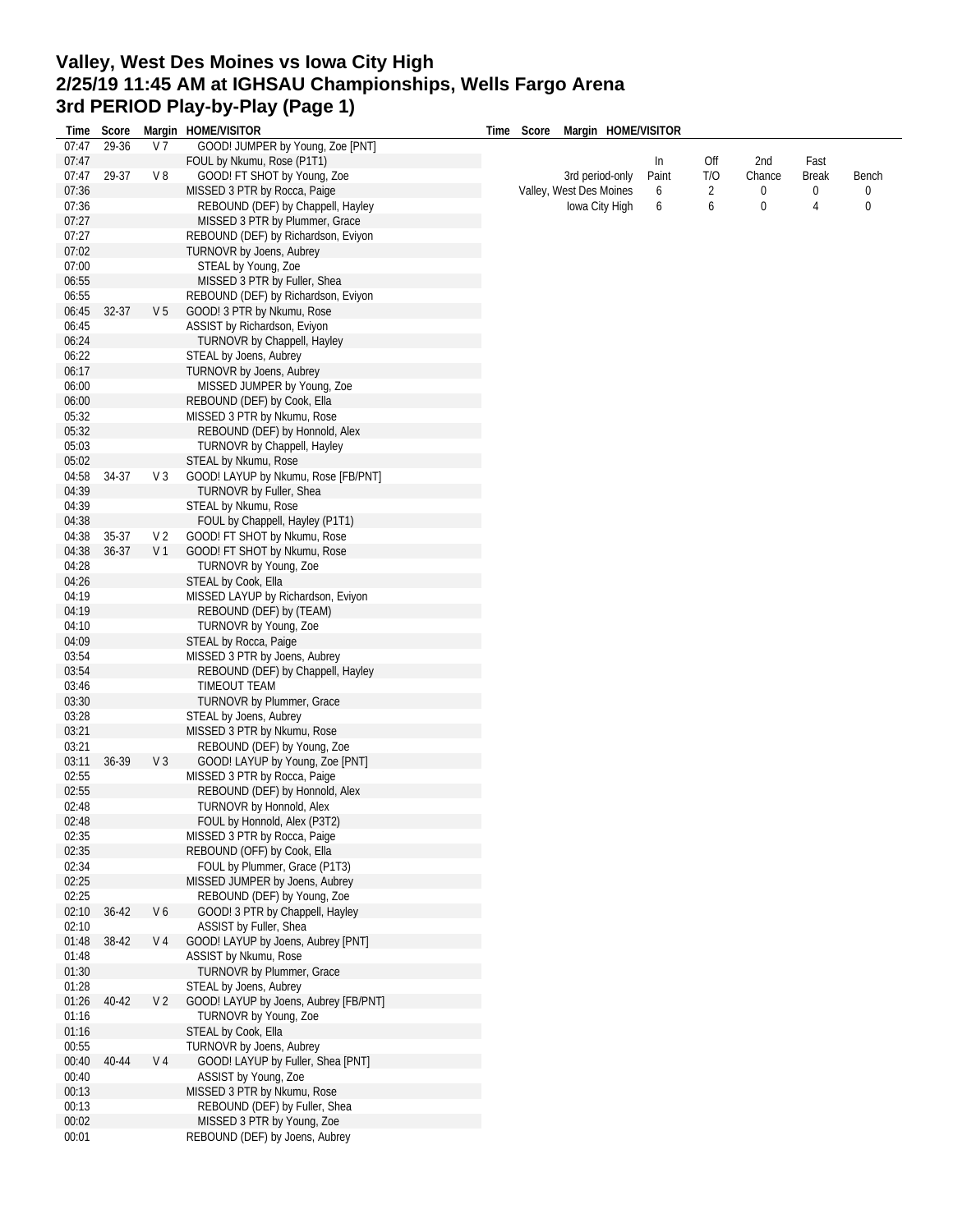# **Valley, West Des Moines vs Iowa City High 2/25/19 11:45 AM at IGHSAU Championships, Wells Fargo Arena 4th PERIOD Play-by-Play (Page 1)**

| Time           | Score |                | Margin HOME/VISITOR                                           | Time | Score | Margin HOME/VISITOR     |       |     |        |              |       |
|----------------|-------|----------------|---------------------------------------------------------------|------|-------|-------------------------|-------|-----|--------|--------------|-------|
| 07:43          | 43-44 | V <sub>1</sub> | GOOD! 3 PTR by Rocca, Paige                                   |      |       |                         |       |     |        |              |       |
| 07:43          |       |                | ASSIST by Nkumu, Rose                                         |      |       |                         | In    | Off | 2nd    | Fast         |       |
| 07:14          |       |                | TURNOVR by Honnold, Alex                                      |      |       | 4th period-only         | Paint | T/O | Chance | <b>Break</b> | Bench |
| 07:13          |       |                | STEAL by Nkumu, Rose                                          |      |       | Valley, West Des Moines | 2     | 5   | 3      | 0            | 2     |
| 07:09          |       |                | FOUL by Chappell, Hayley (P2T4)                               |      |       | Iowa City High          | 4     | 6   | 3      | 0            | 0     |
| 07:09          | 44-44 | T <sub>1</sub> | GOOD! FT SHOT by Nkumu, Rose                                  |      |       |                         |       |     |        |              |       |
| 07:09          | 45-44 | H <sub>1</sub> | GOOD! FT SHOT by Nkumu, Rose                                  |      |       |                         |       |     |        |              |       |
| 06:57          |       |                | TURNOVR by Young, Zoe                                         |      |       |                         |       |     |        |              |       |
| 06:57          |       |                | STEAL by Nkumu, Rose                                          |      |       |                         |       |     |        |              |       |
| 06:57          |       |                | FOUL by Chappell, Hayley (P3T5)                               |      |       |                         |       |     |        |              |       |
| 06:36          | 47-44 | H 3            | GOOD! LAYUP by Joens, Aubrey [PNT]                            |      |       |                         |       |     |        |              |       |
| 06:36          |       |                | FOUL by Honnold, Alex (P4T6)                                  |      |       |                         |       |     |        |              |       |
| 06:36          |       |                | MISSED FT SHOT by Joens, Aubrey                               |      |       |                         |       |     |        |              |       |
| 06:36          |       |                | REBOUND (DEF) by (TEAM)                                       |      |       |                         |       |     |        |              |       |
| 06:15          |       |                | TIMEOUT 30sec                                                 |      |       |                         |       |     |        |              |       |
| 06:05          |       |                | MISSED JUMPER by Young, Zoe                                   |      |       |                         |       |     |        |              |       |
| 06:05          |       |                | REBOUND (DEF) by Rocca, Paige                                 |      |       |                         |       |     |        |              |       |
| 05:39          |       |                | MISSED LAYUP by Richardson, Eviyon                            |      |       |                         |       |     |        |              |       |
| 05:39          |       |                | BLOCK by Young, Zoe                                           |      |       |                         |       |     |        |              |       |
| 05:37          |       |                | REBOUND (DEF) by Young, Zoe                                   |      |       |                         |       |     |        |              |       |
| 05:33          |       |                | MISSED LAYUP by Young, Zoe                                    |      |       |                         |       |     |        |              |       |
| 05:33          |       |                | REBOUND (OFF) by Chappell, Hayley                             |      |       |                         |       |     |        |              |       |
| 05:21          | 47-47 | T <sub>2</sub> | GOOD! 3 PTR by Young, Zoe                                     |      |       |                         |       |     |        |              |       |
| 05:21          |       |                | ASSIST by Plummer, Grace                                      |      |       |                         |       |     |        |              |       |
| 05:00          |       |                | TURNOVR by Richardson, Eviyon                                 |      |       |                         |       |     |        |              |       |
| 04:59          |       |                | STEAL by Spann, Jasmine                                       |      |       |                         |       |     |        |              |       |
| 04:52          | 47-50 | V <sub>3</sub> | GOOD! 3 PTR by Young, Zoe                                     |      |       |                         |       |     |        |              |       |
| 04:52          |       |                | ASSIST by Fuller, Shea                                        |      |       |                         |       |     |        |              |       |
| 04:31          |       |                | TIMEOUT TEAM                                                  |      |       |                         |       |     |        |              |       |
| 04:03          |       |                | <b>TIMEOUT 30sec</b>                                          |      |       |                         |       |     |        |              |       |
| 03:46          | 49-50 | V <sub>1</sub> | GOOD! LAYUP by Joens, Aubrey [PNT]                            |      |       |                         |       |     |        |              |       |
| 03:32          | 49-53 | V <sub>4</sub> | GOOD! 3 PTR by Plummer, Grace                                 |      |       |                         |       |     |        |              |       |
| 03:32          |       |                | ASSIST by Young, Zoe                                          |      |       |                         |       |     |        |              |       |
| 03:12          |       |                | MISSED 3 PTR by Westlake, Andie                               |      |       |                         |       |     |        |              |       |
| 03:12          |       |                | REBOUND (DEF) by Young, Zoe                                   |      |       |                         |       |     |        |              |       |
| 03:05          |       |                | MISSED JUMPER by Young, Zoe                                   |      |       |                         |       |     |        |              |       |
| 03:05          |       |                | REBOUND (DEF) by Rocca, Paige                                 |      |       |                         |       |     |        |              |       |
| 03:01          |       |                | TURNOVR by Rocca, Paige                                       |      |       |                         |       |     |        |              |       |
| 03:01          |       |                | STEAL by Fuller, Shea                                         |      |       |                         |       |     |        |              |       |
| 02:56          |       |                | FOUL by Westlake, Andie (P3T2)                                |      |       |                         |       |     |        |              |       |
| 02:56          | 49-54 | V 5            | GOOD! FT SHOT by Spann, Jasmine                               |      |       |                         |       |     |        |              |       |
| 02:56          | 49-55 | V6             | GOOD! FT SHOT by Spann, Jasmine                               |      |       |                         |       |     |        |              |       |
| 02:45          | 52-55 | V <sub>3</sub> | GOOD! 3 PTR by Joens, Aubrey                                  |      |       |                         |       |     |        |              |       |
| 02:45          |       |                | ASSIST by Nkumu, Rose                                         |      |       |                         |       |     |        |              |       |
| 02:00          |       |                | TURNOVR by Young, Zoe                                         |      |       |                         |       |     |        |              |       |
| 01:59          |       |                | STEAL by Joens, Aubrey                                        |      |       |                         |       |     |        |              |       |
| 01:57          |       |                | TURNOVR by Joens, Aubrey                                      |      |       |                         |       |     |        |              |       |
| 01:56          |       |                | STEAL by Fuller, Shea                                         |      |       |                         |       |     |        |              |       |
| 01:53          |       |                | FOUL by Joens, Aubrey (P1T3)                                  |      |       |                         |       |     |        |              |       |
| 01:35          |       |                | FOUL by Joens, Aubrey (P2T4)                                  |      |       |                         |       |     |        |              |       |
| 01:25          |       |                | TURNOVR by Young, Zoe                                         |      |       |                         |       |     |        |              |       |
| 01:10          |       |                | FOUL by Plummer, Grace (P2T7)                                 |      |       |                         |       |     |        |              |       |
| 01:10          | 53-55 | V <sub>2</sub> | GOOD! FT SHOT by Rocca, Paige                                 |      |       |                         |       |     |        |              |       |
| 01:10          | 54-55 | V 1            | GOOD! FT SHOT by Rocca, Paige                                 |      |       |                         |       |     |        |              |       |
| 01:06          |       |                | FOUL by Nkumu, Rose (P2T5)<br>GOOD! LAYUP by Young, Zoe [PNT] |      |       |                         |       |     |        |              |       |
| 00:57          | 54-57 | $V_3$          | MISSED 3 PTR by Cook, Ella                                    |      |       |                         |       |     |        |              |       |
| 00:38<br>00:38 |       |                |                                                               |      |       |                         |       |     |        |              |       |
|                |       | T3             | REBOUND (OFF) by Nkumu, Rose<br>GOOD! 3 PTR by Nkumu, Rose    |      |       |                         |       |     |        |              |       |
| 00:33<br>00:30 | 57-57 |                | TIMEOUT TEAM                                                  |      |       |                         |       |     |        |              |       |
| 00:05          |       |                | MISSED JUMPER by Young, Zoe                                   |      |       |                         |       |     |        |              |       |
| 00:05          |       |                | REBOUND (DEF) by Kelly-Harvey, CeCe                           |      |       |                         |       |     |        |              |       |
| 00:01          |       |                | MISSED 3 PTR by Joens, Aubrey                                 |      |       |                         |       |     |        |              |       |
| 00:00          |       |                | REBOUND (DEF) by (DEADBALL)                                   |      |       |                         |       |     |        |              |       |
|                |       |                |                                                               |      |       |                         |       |     |        |              |       |